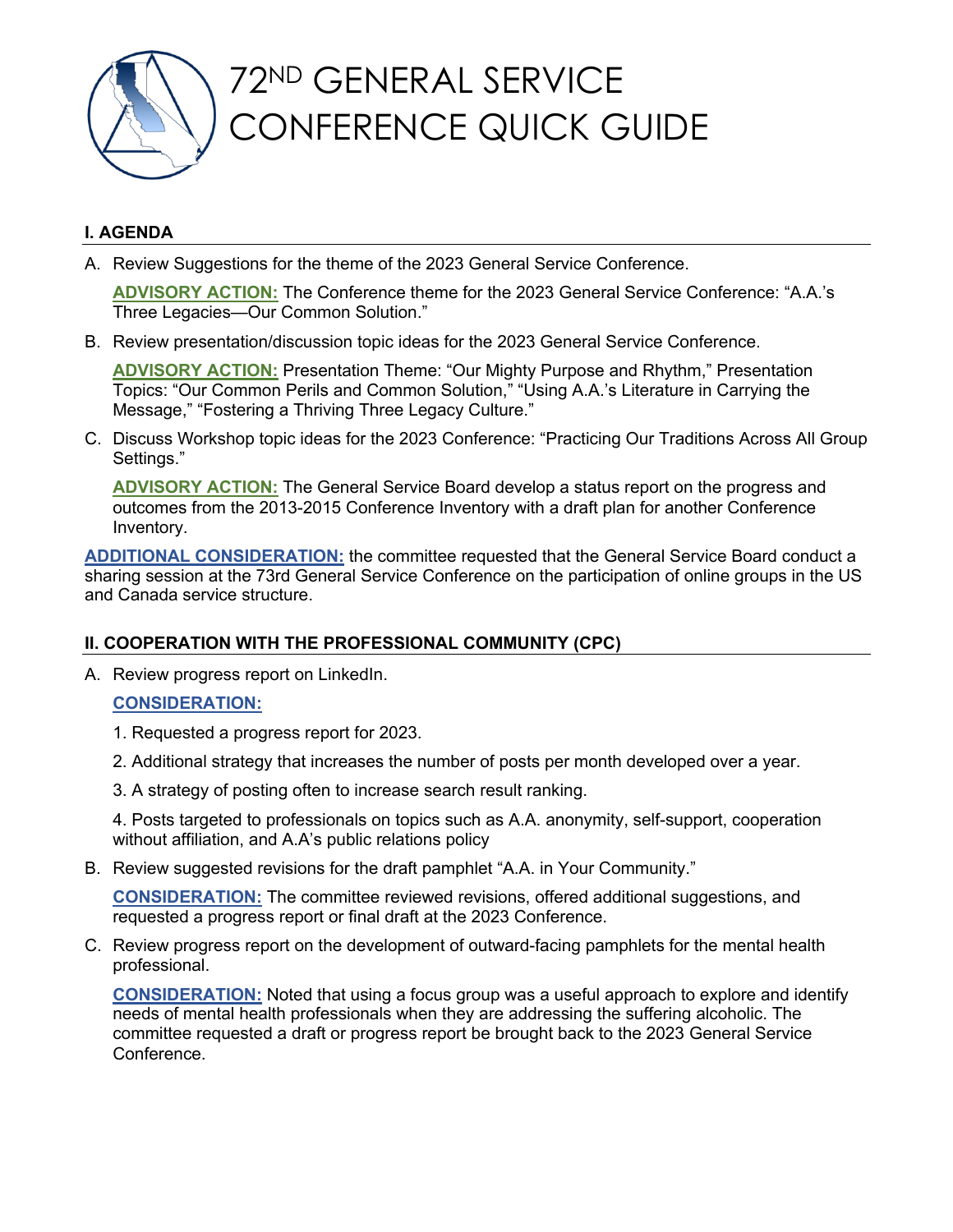

D. Consider creating a new pamphlet designed to help CPC committee to reach as many doctors as possible.

**TOOK NO ACTION:** The committee noted that many healthcare professionals may lack the time to meet with CPC committees and that healthcare systems differ in the US and Canada. It was suggested that service material could be developed for A.A. members on how to speak with their own healthcare provider about A.A.

E. Review content and format of the CPC Kit and Workbook.

**CONSIDERATION:** The committee suggested development of a disclaimer that clarifies that the printed version may not reflect the most updated revisions on A.A..org and to include a list of revised pamphlets, experience from online, in-person and virtual CPC events, and use accessible formats for all digital devices.

#### **III. CORRECTIONS**

A. Review content and format of Corrections Kit and Workbook.

**CONSIDERATION:** The committee provided a detailed list of revisions and suggested that GSO staff gather shared experiences regarding online meetings in correction facilities for addition to the workbook.

B. Reconsider the use of the term "person in custody" in A.A. Literature.

**TOOK NO ACTION:** The committee affirmed the actions and inclusive, non-stigmatizing language expressed by the 71st Conference.

C. Consider requests to limit changes to the book Alcoholics Anonymous.

**TOOK NO ACTION:** The committee discussed the concerns of the fellowship and noted that we work on a system of checks and balances and agreed that the 12 Concepts adequately provides guidance for our trusted servants that reflect the informed group conscience of A.A. as a whole.

D. Discuss request to make A.A. literature changes slowly and with A.A.'s primary purpose in mind.

**TOOK NO ACTION:** The committee agreed that the cadence and role that the annual General Service Conference already provides is appropriate guidance. Also mentioned Concept Four, "The Right of Participation," and that all members are invited to participate in the year-long process of the conference.

#### **IV. FINANCE**

A. Review Self-Support Packet

**CONSIDERATION:** Requested the Trustees' Committee undertake a full review and compiled a list of suggestions.

B. Consider request to add a historical disclaimer to the front of the *Twelve Steps and Twelve Traditions.*

**TOOK NO ACTION:** The committee agreed that the current introduction in the book already addresses concerns regarding language in the book.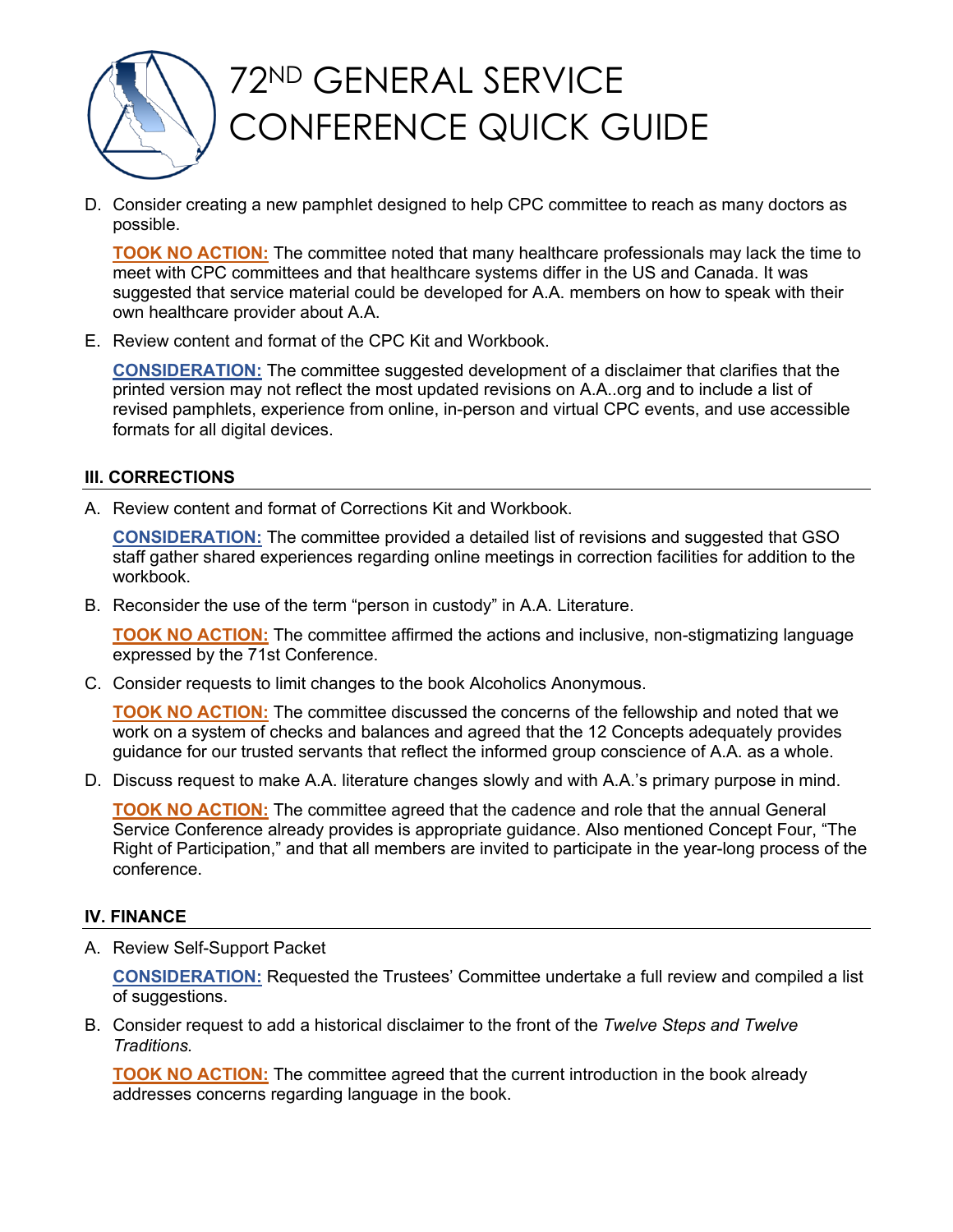

C. Consider request that all proposed changes to the *Twelve Steps and Twelve Traditions* be handled in footnotes.

**TOOK NO ACTION:** The committee agreed that they did not want to mandate a specific format for possible changes to a future conference. They noted that future proposals for changes should be considered by the group conscience of each Conference.

### **V. GRAPEVINE/La VIÑA**

A. Review progress report on A.A. Grapevine Workbook revisions.

**CONSIDERATION:** The committee reviewed the progress report revision, forwarded editorial suggestions, and looks forward to it being available on the website in English and Spanish.

B. Review Progress report on the Grapevine and La Viña Instagram accounts.

**CONSIDERATION:** The committee reviewed the progress report and requested a progress report be brought back to the 2023 Conference. The committee forwarded suggestions to the Grapevine office to encourage members to submit anonymity-protected content to Instagram pages.

C. Consider the list of suggested Grapevine book topics for 2023 and later.

#### **Forwarded suggestions:**

- 1. Best of Dear Grapevine (working title)
- 2. Book for Newcomers (working title)
- 3. Best of La Viña II (working title)
- 4. Prayer and Meditation (working title) (La Viña Book)
- D. Discuss the wider ranging impact the Preamble change has had on our A.A. Fellowship.

**TOOK NO ACTION:** The committee felt that after careful consideration of the Fellowship feedback it would be premature to quantify the impact when many A.A. members are still either uninformed or ambivalent about the change.

#### **VI. LITERATURE**

A. Annual review of recovery literature matrix.

**CONSIDERATION:** The committee agreed to follow up with the publishing department with suggestions regarding the usefulness and purpose of the recovery literature matrix.

B. Review draft language regarding safety and A.A. to be included in *Living Sober* and the pamphlet "Questions and Answers on Sponsorship."

**ADVISORY ACTION:** Revise text on "What Does a Sponsor Do and Not Do?" and add a paragraph to the section: "How Does Sponsorship Help a Group?" to include a referral to material from the General Service Office "Safety in A.A.—Our Common Welfare."

C. Review draft pamphlet based on A.A.'s Three Legacies.

**CONSIDERATION:** The committee offered additional suggestions and asked that a draft version be brought back to the 2023 Conference.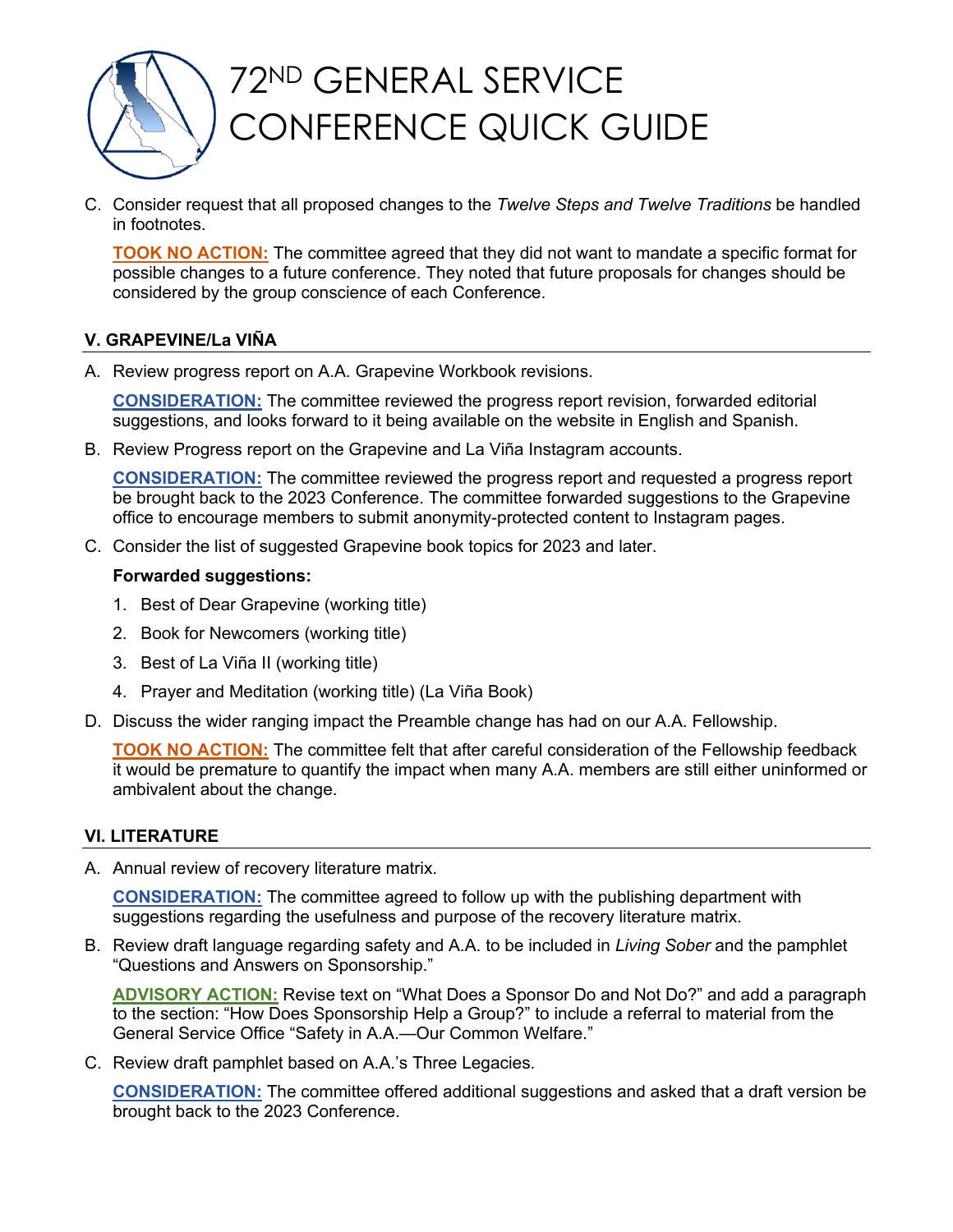

- D. Review draft pamphlet "The Twelve Steps Illustrated." **MOTION FAILED (See Floor Actions):** The pamphlet be approved with minor editorial revisions.
- E. Review progress report regarding the pamphlet "The Twelve Concepts Illustrated."

**ADVISORY ACTION:** The video animation currently published by the General Service Board of A.A. Great Britain be adapted and produced by the publishing department. The committee requested a progress report or rough cut be brought back to the 2023 Conference Committee.

F. Review progress report regarding the pamphlet "Too Young?"

**CONSIDERATION:** The committee offered additional suggestions and asked that a draft version be brought back to the 2023 Conference.

G. Review draft of the revised pamphlet "Young People and A.A."

**ADVISORY ACTION:** The committee recommended that the draft pamphlet be approved.

H. Review progress report regarding update of the pamphlet "A.A. for the Black and African-American Alcoholic."

**CONSIDERATION:** The committee asked for a draft or progress report be brought back to the 2023 Literature Committee.

- I. Review progress report regarding update of the pamphlet "A.A. for the Native North American." **CONSIDERATION:** That a draft or progress report be brought to the 2023 Conference Literature Committee.
- J. Review progress report regarding the development of the fourth edition of *Alcohólicos Anónimos*.

**CONSIDERATION:** The committee asked for a draft manuscript or progress report be brought back to the 2023 Conference Committee on Literature.

K. Review progress report regarding the translation of the Big Book (Fourth Edition) into plain and simple language.

**CONSIDERATION:** That a progress report or draft manuscript be brought back to the 2023 Conference Committee on Literature.

L. Review progress report regarding requests to develop study guide workbooks for A.A.

**CONSIDERATION:** The committee reviewed the Subcommittee Report on Tools to Access the Big Book (TABB) and several requests for development of study guides from the Fellowship. The committee noted that additional information will be needed to provide direction on these requests. The committee requests the Trustees' Committee provide further information regarding the purpose of the proposals and examples of what study guides would look like.

M. Review progress report regarding development of a Fifth Edition of *Alcoholics Anonymous*.

**CONSIDERATION:** The committee reviewed a progress report and requested that a progress report or manuscript be brought back to the 2023 Conference committee.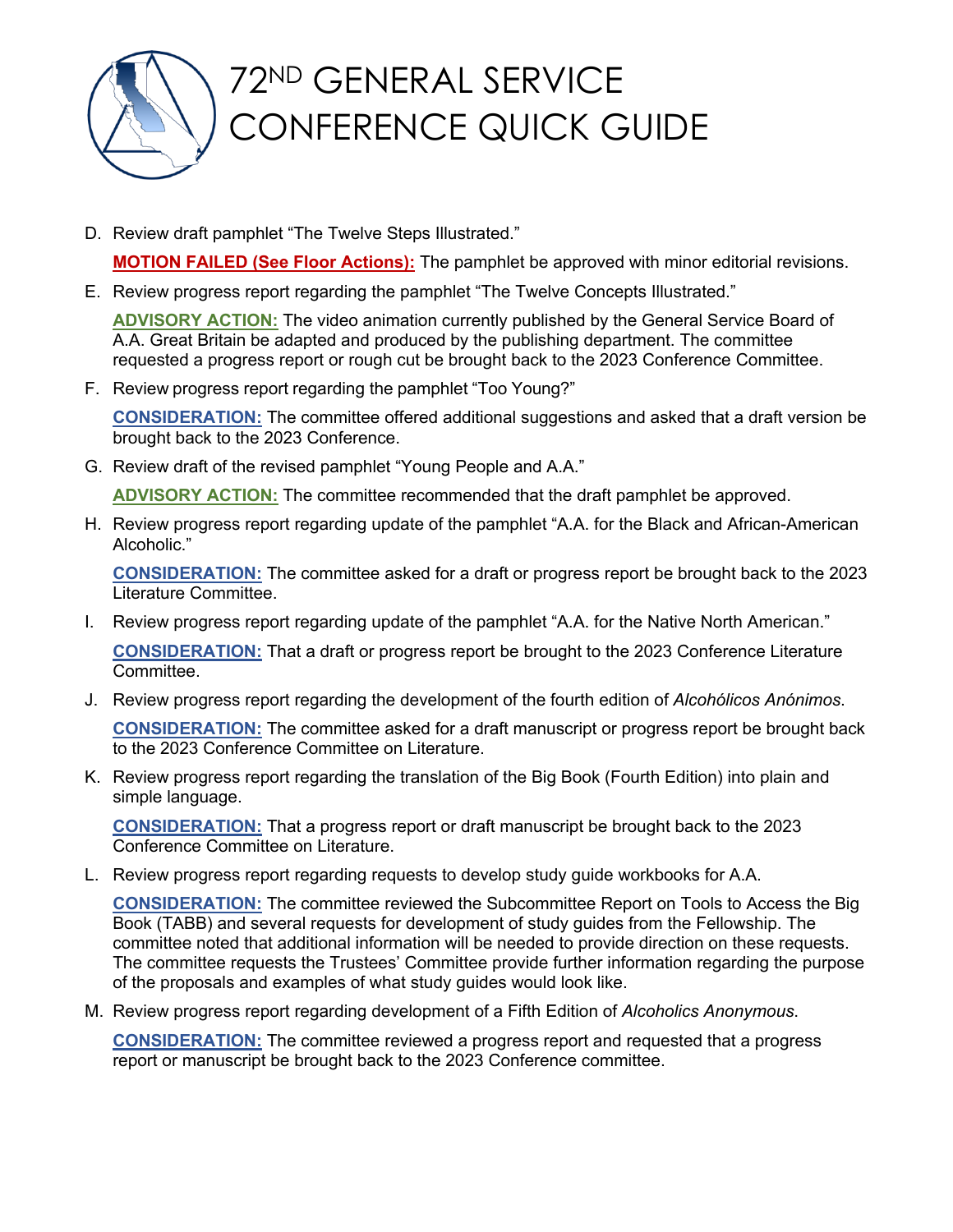

N. Discuss existing version of the pamphlet "Twelve Traditions Illustrated."

**CONSIDERATION:** That the pamphlet be updated with non-offensive, contemporary text and illustration, with a progress report or draft pamphlet to be brought back to the 2023 Conference Committee.

O. Discuss General Service Office Publishing updates per the A.A. World Services' print policy.

**ADVISORY ACTIONS:** The updated pamphlets be approved.

- 1. "Is A.A. for You?"
- 2. "Is There an Alcoholic in Your Life?"
- 3. "Frequently Asked Questions About A.A."
- 4. "This is A.A."
- P. Review progress report regarding strategy to make current literature accessible in all possible formats.

**CONSIDERATION:** The committee encourages the Trustees' Literature Committee to continue in their efforts to make literature accessible in all formats and provided several suggestions for more e-literature and other accessible digital platforms.

Q. Review progress report regarding Literature Committee Workbook.

**CONSIDERATION:** The committee noted that the development is moving in the right direction. The committee supplied several suggestions re: length and content, and requested that a revised draft be brought back to the committee in 2023.

R. Discuss changes to the text of the *Twelve Steps and Twelve Traditions* as directed by the 71st General Service Conference.

**TOOK NO ACTION:** The committee noted that there does not appear to be a consensus on the changes among A.A. Members at the local level as well as in the committee process.

S. Consider an update of the book "Experience Strength and Hope."

**MOTION FAILED:** A second volume of the book be developed with stories dropped from the Fourth Edition of the Big Book, Alcoholics Anonymous, and that a progress report be brought to the 73rd Conference Committee on Literature.

#### **VII. POLICY/ADMISSIONS**

C. Discuss the procedure "Process for Approving Observers to the Conference."

**ADVISORY ACTION:** The process for Approving Observers to the Conference be changed so it would allow the Policy/Admissions committee to approve routine admissions from structures outside the U.S. and Canada.

E. Discuss report on the Equitable Distribution of Workload Process.

**ADVISORY ACTION:** The committee recommended that the compilation of all Conference committee background be made available simultaneously in English, French, and Spanish.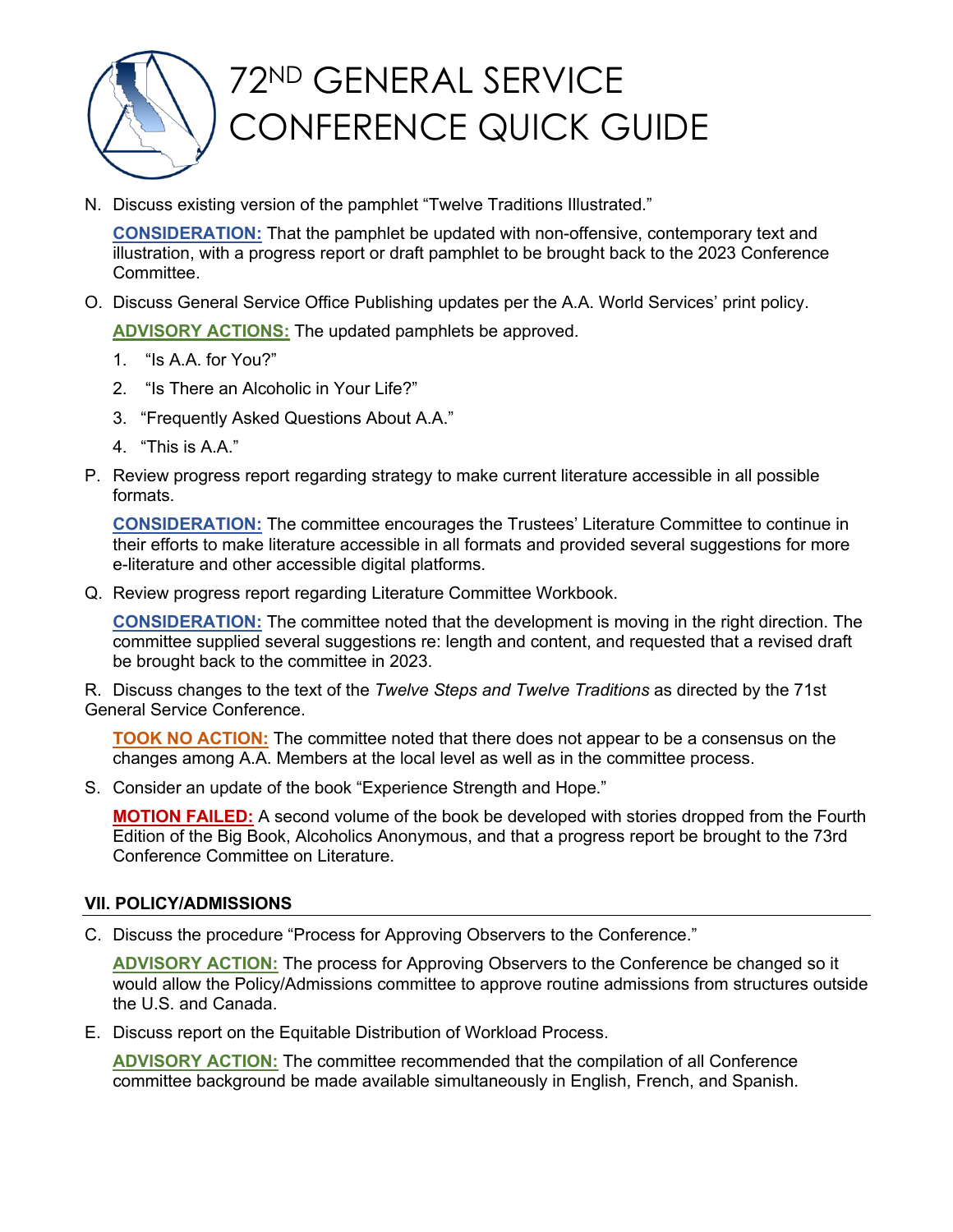

F. Consider request to restore a paragraph in the story "Freedom from Bondage" in the Book Alcoholics Anonymous.

**MOTION FAILED:** The paragraph which has been removed from the Fourth Edition be restored in all future printings and publications in which the story is included.

G. Consider request to revise the pamphlet "Questions and Answers on Sponsorship" to reflect shared experience on service sponsorship.

**TOOK NO ACTION:** The committee felt that the topic of service sponsorship is well addressed in the current version of the pamphlet "Questions and Answers on Sponsorship" and in the current *A.A. Service Manual/Twelve Concepts for World Service.*

#### **VIII. PUBLIC INFORMATION**

A. Review the 2022 Public Information Comprehensive Media Plan.

The committee supports its vision and architecture, and that this version brings a practical implementable plan into vision.

#### **CONSIDERATIONS:**

1. Continue focus on standardization; create a synopsis on details.

2. Ensure we do not lose the work that is captured and try not to branch out in too many directions and digital platforms.

- 3. Consider a short video as a guidepost.
- 4. Recognize that we are a Fellowship of varying technical abilities and ensure we are not leaving anyone behind.
- 5. Include additional info on how A.A. can connect with the professional community.
- 6. Use consistent language throughout versus more marketing or business terminology.
- B. Public Service Announcements.
	- 1. Review distribution and tracking information for two video PSAs.

**CONSIDERATION:** The committee encourages enhancement of future tracking and distribution to include analytics to other non-profits and PSA distribution.

2. Review the 2021 report on the "Relevance and Usefulness of Video PSAs."

**CONSIDERATION:** The committee reviewed and accepted the report and found the current Conference-approved PSAs to be relevant and useful. The committee did not see the need for a new PSA at this time.

C. Review a progress report and the GSO Podcast Plan.

**CONSIDERATION:** The committee reviewed the progress report and asked for focus on considering moving in the direction of creating a GSO Podcast using A.A. Grapevine podcast experience. Focus on providing sharing within the Fellowship and info on A.A. to the public. Entrust GSO to manage the creation, to research the best methods for future episodes to be completed, use internal and external resources for production, and implement analytics. The committee looks forward to a progress report in 2023.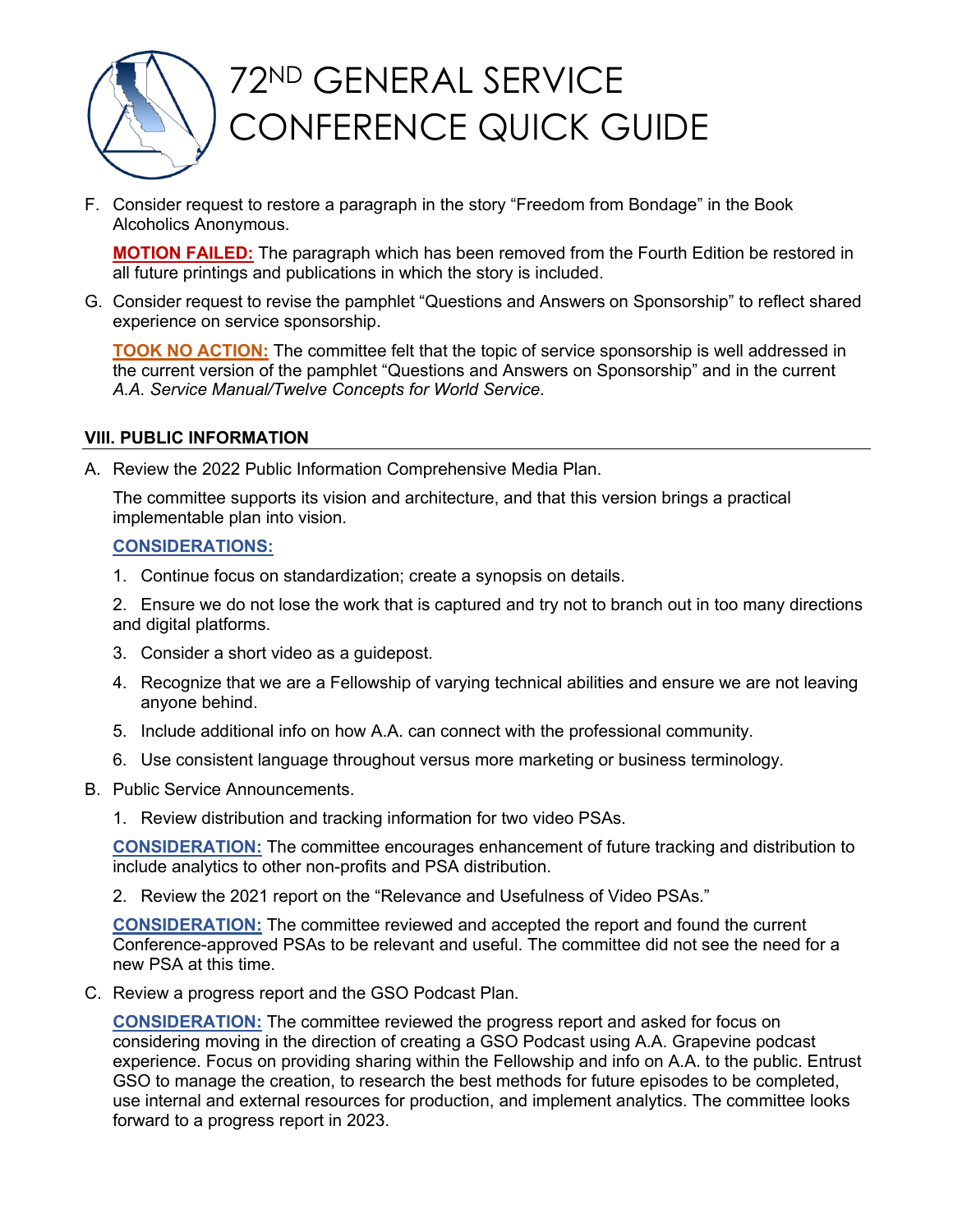

D. Review report on "YouTube Performance."

The committee reviewed the report and made the following suggestions and looks forward to a report coming back to the 2023 Conference.

### **CONSIDERATIONS:**

- 1. That staff continue to update the A.A. World Services' YouTube account to maximize its effectiveness as a social media channel to carry the message.
- 2. Improve the ability to search and locate our channel as members have shared it is difficult to find.
- 3. Consider adding more Spanish video content.
- E. Review report on "Google Ads Performance."

**CONSIDERATION:** The committee encouraged GSO to develop an annual project calendar and that the office should continuously optimize the campaigns based on best standards and practices. The GSO office and staff secretary should make updates to the campaigns to ensure improved performance.

F. Review report on "Meeting Guide Performance."

**CONSIDERATION:** The committee reviewed and accepted the report and looks forward to a report to be brought back to the 2023 Conference. The committee suggested that the app keep its focus on providing information on locating A.A. meetings.

G. Review "2021 Fourth Quarter Report on A.A. World Services Board Oversight of GSO's Website."

**CONSIDERATION:** The committee reviewed and accepted the report and finds the website easier to navigate and user-friendly. It suggested that GSO continue to improve our Search Engine Optimization.

H. Review report on "A.A. Grapevine/ La Viña Website, Marketing and Podcast."

**CONSIDERATION:** The committee reviewed and accepted the annual report and found recent modernization of the website to be effective and inviting. Although the podcast is well received by many A.A. members, the committee noted that the current hosts might limit attraction to all members, potential members, or professionals and to consider the full intended audience regarding diversity, attraction, and belonging.

I. Discuss feasibility research on paid placement of PSA videos on streaming platforms.

**CONSIDERATIONS:** The committee reviewed and accepted the 2022 report and requested that further research be conducted. The committee offered the following suggestions and looks forward to a report back at the 2023 Conference.

- 1. Additional research comparing paid versus donated media value ads and its effectiveness.
- 2. Include research of Canadian streaming platforms.
- 3. Focus on obtaining A.A. member feedback from various age groups.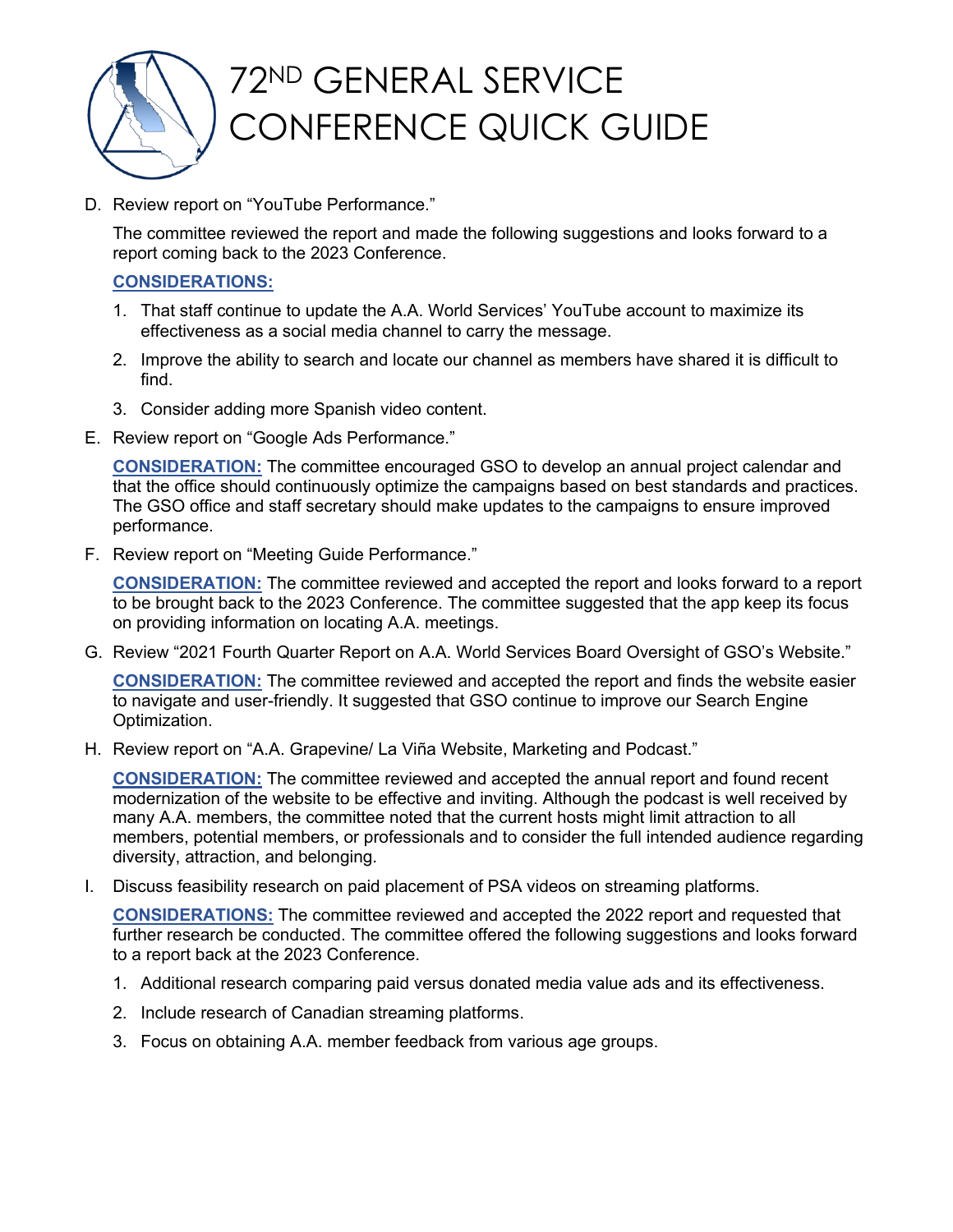

- J. Discuss PI Information pamphlets/materials.
	- 1. Consider suggestion to revise the flyer "A.A. At a Glance."

**CONSIDERATION:** The committee requested that the trustees and staff secretary focus on improvements based on suggestions—Keep most of the content messaging and modernize the look. Remove any reference to the words "hopeless drunks" to focus more on the solution and to update contribution and self-support language.

2. Revise suggested revisions to the pamphlet "Speaking and Non-A.A. Meetings."

**CONSIDERATION:** The committee considered the suggestion to revise the pamphlet and asked that the Trustees' Committee move forward with the update with a draft pamphlet to be brought back to the 2023 Conference.

3. Review suggested revisions to the pamphlet "Understanding Anonymity."

**ADVISORY ACTION:** Text be changed in this pamphlet to describe more of what happens in online/streaming meetings.

4. Consider request to retire and replace the "A.A. Fact File."

The committee considered the request to replace the "A.A. Fact File" with a service material version of a new digital PI press media kit. The committee reviewed this and offered suggestions.

**ADVISORY ACTION:** The outdated "A.A. Fact File" be retired.

K. Review request to create a new form of communication to address anonymity on social media.

**CONSIDERATION:** The committee reviewed a survey developed to gather shared experience from the Fellowship and requested the trustees' committee and staff secretary focus on distributing it to all age demographics, particularly a young population to get results that will inform future communications.

L. Review report on development and distribution ideas for the "A.A. Triennial Membership Survey."

**ADVISORY ACTION:** Format changes, two new questions and six changed questions on the 2022 membership survey be approved.

M. Review content and format of PI Kit and Workbook.

**CONSIDERATION:** The committee discussed the content and format of the kit and workbook and noted the updated content list provided by the staff secretary and agreed to all the changes.

### **IX. REPORT AND CHARTER**

A. Discuss General Service Conference Final Report*.*

**CONSIDERATION:** The committee discussed the General Service Conference Final Report and noted the following:

- 1. Appreciated the use of digital versions and encouraged the Conference coordinator to continue noting the availability of these in pre-Conference documents.
- 2. Encouraged area delegates to make its local reporting innovative and fun, especially considering the use of new digital technologies.
- 3. Noted the importance and effectiveness of making use of Fellowship Connection to connect the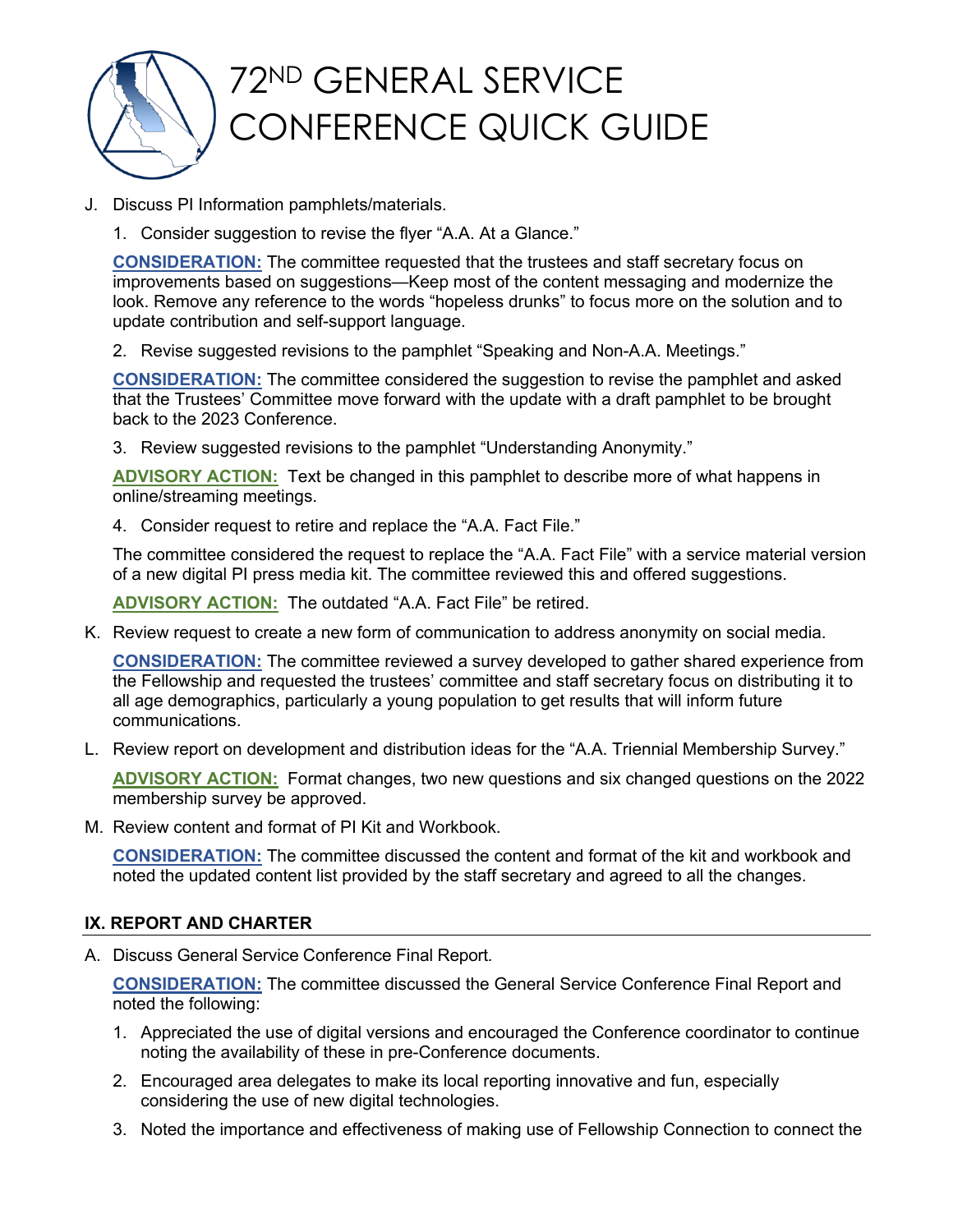

trusted servants in the service structure to the digital version of the Final Report.

4. The committee suggested that the following local efforts might be helpful in these initiatives:

An area or district thank you letter and an invite to the area assembly with a link to the Final Report.

(Note: Fellowship Connection lists GSR's and these trusted servants can be introduced to their DCM and/or area delegate and be invited to participate in the local district and area discussions of the General Service Conference.)

- 5. Areas consider making the Final Report accessible in newly digital formats.
- 6. The creation of a local anonymity-protected voice only power point.

*(Note: The Final Report reflects Conference actions and discussions, therefore the committee wanted to express that the Final Report is an extension of the experience we learn about in The A.A. Service Manual.)*

B. Review the A.A. Service Manual, 20212023 Edition.

**ADVISORY ACTION:** That chapters 8,9,10 and 12 of the A.A. Service Manual be revised to correct inaccuracies and to provide clarity and consistency.

**CONSIDERATION:** *The A.A. Service Manual* can be utilized for all individuals involved in the General Service structure. The text is not limited to new people in service or only GSRs. Class A trustees, appointed committee members, non-trustee directors and other roles in general service should be able to draw upon the experience shared in specific chapters.

C. Review progress report from A.A. World Services Publishing on a new section to be added at the end of the Twelve Concepts for World Service titled "Amendments."

The committee wanted to reaffirm the 2021 advisory action that: "A new section be added at the end of the *Twelve Concepts for World Service* titled 'Amendments,' and that it contain an updated version of the Concept XI essay that incorporates the information in the current footnotes and endnotes, along with comprehensive descriptions of the current General Service Board committees."

D. Consider request to include a G.S.R. preamble in the pamphlet "G.S.R.: Your Group's Link to A.A. as a Whole."

**TOOK NO ACTION:** Discussed the request to place the GSR Preamble in the Pamphlet "GSR Your Link to A.A. as a Whole" stating that the role is clearly described.

E. Consider requests that the chapter titled "The Doctor's Opinion" be returned to page one, as it was in the First Edition.

**TOOK NO ACTION:** The committee noted that it would impact other pieces in A.A. that reference pages in the Big Book and that Bill was involved in the original pagination.

**CONSIDERATION:** The committee discussed an addition of American Sign Language (ASL) version of the manual and asked for a progress report at the 2023 Conference.

**ADVISORY ACTION:** Items regarding Regional Directories be removed from the scope and procedures of Report and Charter Committee. Regional Directories are no longer printed.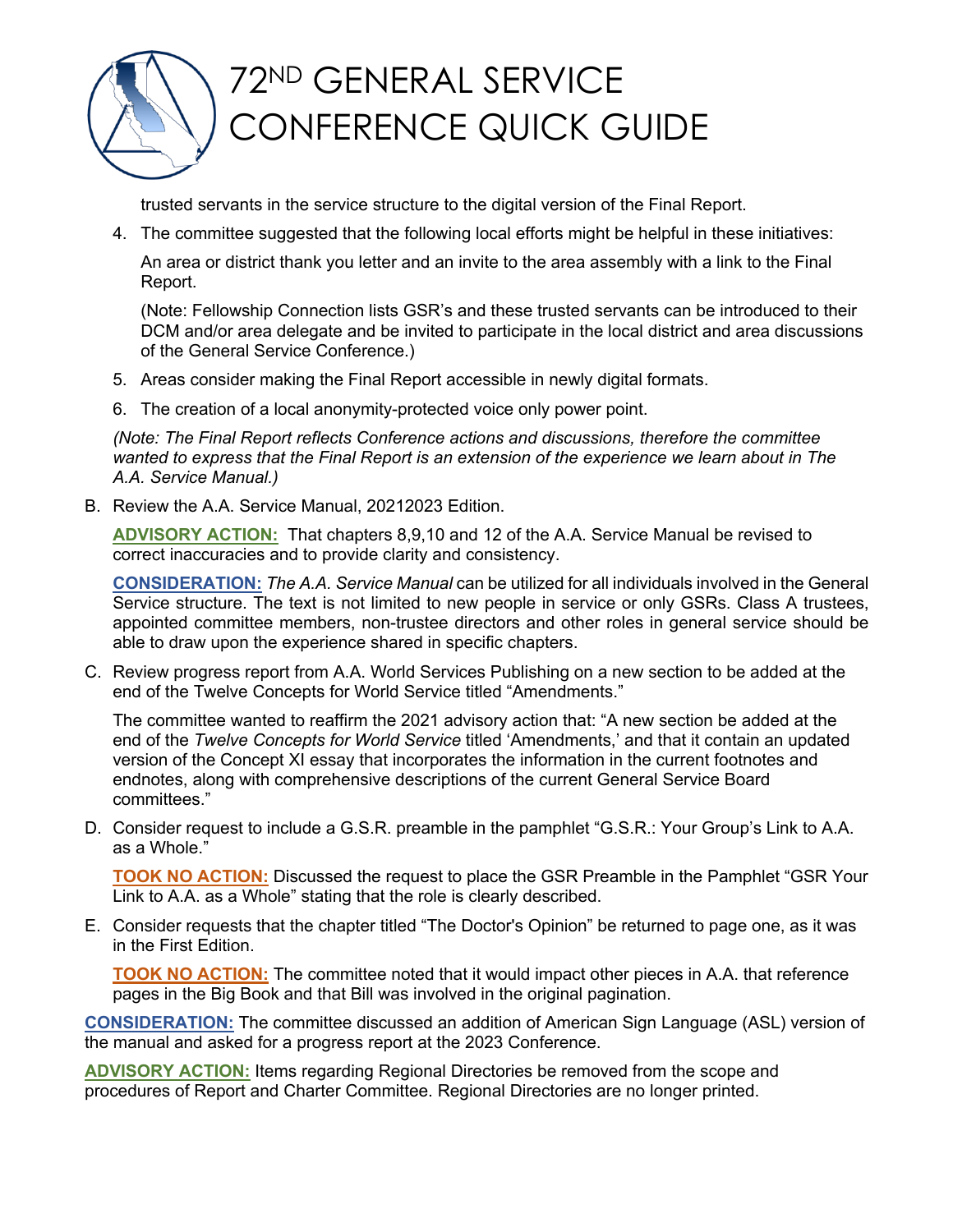

#### **X. Treatment and Accessibilities**

A. Review progress report on pamphlet "A.A. for the Older Alcoholic."

**CONSIDERATION:** The committee requested that trustees' committee keep the following suggestions in mind and looks forward to a report at the 2023 Conference.

- 1. Include stories of only those who found recovery from the age of 60 years or older.
- 2. Form a working group to help gather sharing from members.
- 3. Consider the target audience.
- 4. Conduct a broader call out for stories.
- 5. Include stories from members with health issues.
- 6. Consider a new format for the pamphlet that is more accessible.
- B. Review progress report on military audio interviews.

**CONSIDERATION:** The committee reviewed and accepted a progress report on military audio interviews and suggested that the trustees' Cooperation with the Professional Community and Treatment and Accessibilities Committee:

- 1. Reach out to military senior leadership.
- 2. Seek interviews from members in various military/armed forces branches.
- 3. Consider broader distribution channels, through diverse communication methods such as A.A. Grapevine, La Viña, WhatsApp, and LIM.
- 4. Distribute a questionnaire to interviewees for the audio-military project.
- 5. The military consultants on the trustees' Cooperation with the Professional Community/Treatment and Accessibilities Committee develop a project plan that will include reporting to the entire trustees' committee.
- C. Discuss draft version of A.A. Guidelines for remote communities.

**CONSIDERATION:** The committee discussed the draft version of the A.A. Guidelines for Remote Communities and offered the following suggestions:

- 1. The committee encourages G.S.O. Publishing to continue to maintain the most current cultural terminologies.
- 2. Remove the names from the sharing in the guidelines (though currently anonymity protected; highlight the message rather than the name).
- 3. Remove the section "Three Challenges" and replace it with the title "Challenges in carrying the message to underserved populations," and include broader sharing with culturally sensitive language.
- 4. Remove the current sharing on sponsorship from the section "Spanish-Speaking Women in A.A. Remote Community" and include sharing that positively highlights the importance of sponsorship.
- 4. Also include in the section "Spanish-Speaking Women in A.A. Remote Community" information on special-interest meetings/groups, like what is shared in the Conference-approved pamphlets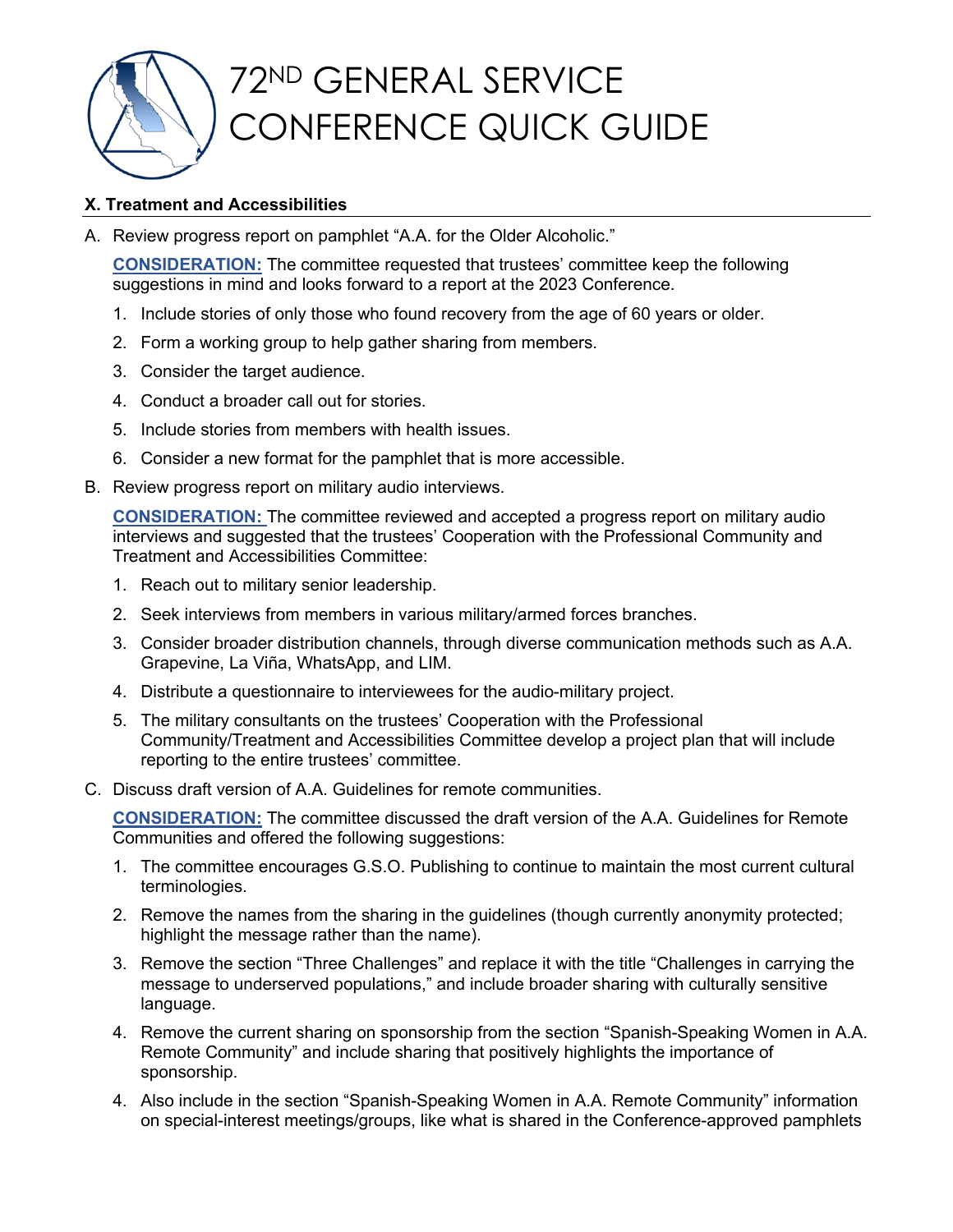

"Hispanic Women in A.A." and "Women and A.A."

5. Expand the section and title on online group/meeting resources to include a broader crosssection of digital sharing and resources.

The committee asked that the staff secretary revise the service piece and looks forward to it being made available to Remote Committees once the updates have been made.

D. Review contents and format of Treatment Kit and Workbook.

**CONSIDERATION:** The committee discussed the contents and format of Treatment Kit and Workbook. The committee noted with appreciation that the suggestions provided in the 2021 Committee Consideration that will be implemented at the next Kit update.

E. Review contents and format of Accessibilities Kit and Workbook.

**CONSIDERATION:** The committee discussed the contents of the Accessibilities Kit and Workbook and suggested that the section "Sharing Experience" in the workbook include experience on A.A. members with service animals.

F. Consider request to revise the pamphlet "The A.A. Group" to reflect the importance of the group as a "spiritual entity" as stated in the Long Form of Tradition Five.

**ADVISORY ACTION:** The committee recommended that the Long Form of Tradition Five be added to the pamphlet, *The A.A. Group* on page twelve in the section "What is an A.A. Group?" at its next printing.

G. Consider request to revise text in the chapter "Getting plenty of rest" in the booklet *Living Sober*.

**TOOK NO ACTION:** The committee noted that the section includes this comment later in the chapter: "If the condition persists, it may be advisable to check with a good physician who understands alcoholism well."

### **XI. TRUSTEES**

A. Review resumes of candidates for:

**ELECTED:** Eastern Canada Regional Trustee: Joyce S.

**ELECTED:** Pacific Region Trustee: Reilly K.

B. Review slate of trustees and officers of the General Service Board of Alcoholics Anonymous, Inc.

**ADVISORY ACTION:** The following slate of trustees of the General Service Board be elected at the annual meeting.

CLASS A TRUSTEES: Molly Anderson, Linda Chezem, JD, Sr. Judith Ann Karam, C.S.A., Hon. Kerry Meyer, Al Mooney, MD, FAAFP, FASAM, Andie Moss, Kevin Prior, MBA CFA, CPA

CLASS B TRUSTEES: Cathi C., Jimmy D., Josh E., Francis G., Tom H., Deborah L, Trish L., Mike L., Paz P., Marita R., Irma V., Carolyn W., Reilly, K, (Pacific), Joyce S. (Eastern Canada)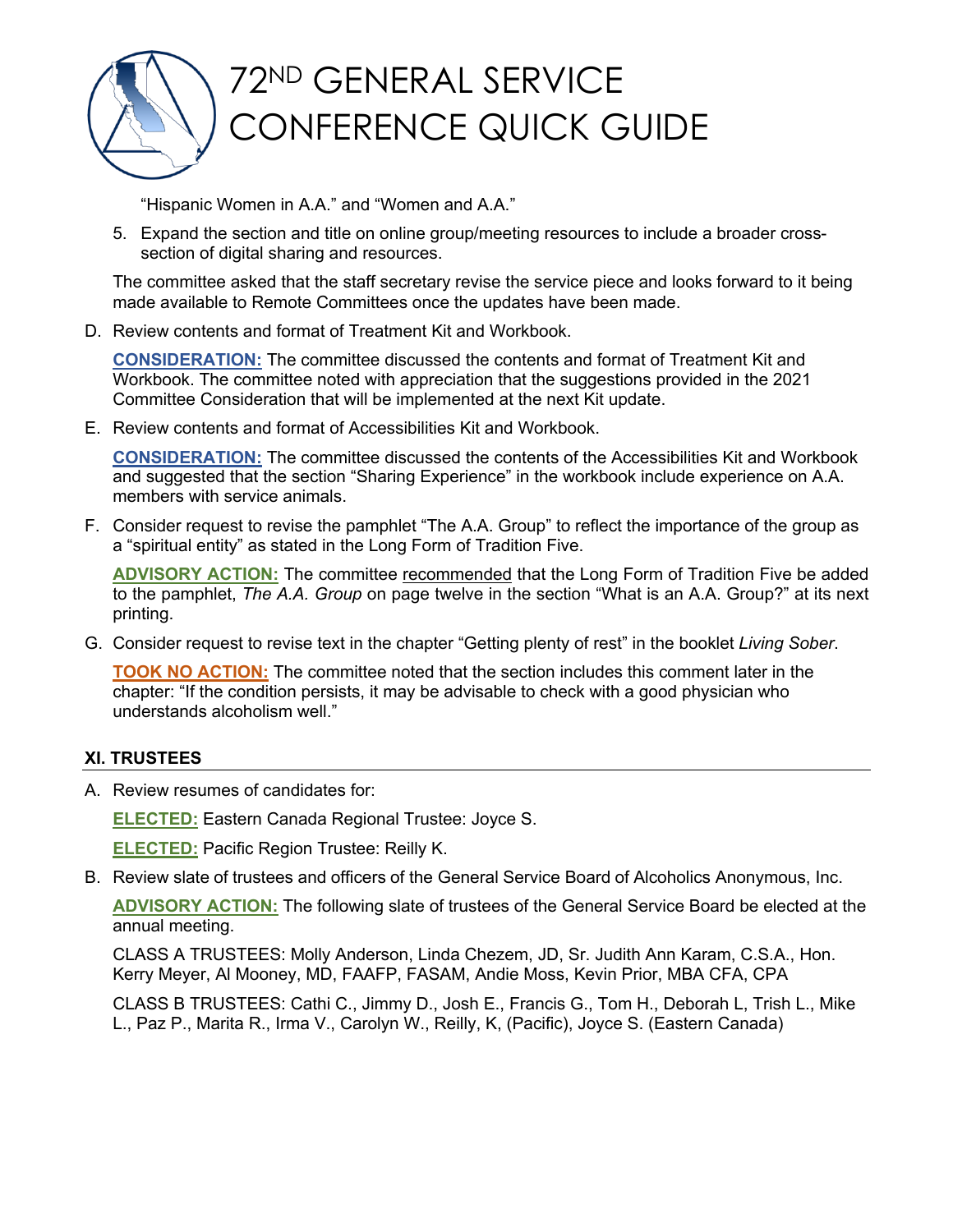

C. Review slate of trustees and officers of the General Service Board of Alcoholics Anonymous, Inc.

**ADVISORY ACTION:** The slate of officers of General Service Board be elected at the annual meeting.

General Service Board Chairperson: Linda Chezem

First Vice-Chairperson—Jimmy D. Second Vice-Chairperson—Francis G. Treasurer—Kevin Prior Secretary—Cathi C.

Assistant treasurer—Paul Konigstein\*

Assistant Secretary—Jeff W.\*

\*GSO Employee

D. Review slate of directors of A.A. Grapevine Corporate Board

**ADVISORY ACTION:** Directors A.A. Grapevine, Inc.

Molly Anderson, Chris C.\*, Josh E.\*, Cindy F., Tom H., Coree H., Mike L., Paz P., David S.

\*A.A. Grapevine Employee

E. Discuss the revised "Procedures for a Partial or Complete Reorganization of the General Service Board, the A.A.W.S. or Grapevine Boards."

**ADVISORY ACTION:** This be approved as one acceptable pathway to be determined by whichever General Service Conference might be considering reorganization.

F. Consider revising text highlighting service roles at the group level in the pamphlet "The A.A. Group."

**TOOK NO ACTION:** The committee acknowledged that the phrases "holding office" and "officer" are used in several sections and that groups are free to adapt the inventory questions to suit their needs.

G. Consider request to revise the pamphlet "Do You Think You're Different?" to include stories reflecting greater diversity.

**ADVISORY ACTION:** The trustees' literature committee update the stories in the pamphlet "Do You Think You're Different?" to represent greater diversity, revise the front and back material, and bring back a draft pamphlet or progress report to the 2023 General Service Conference.

**CONSIDERATION:** Suggested during review of the pamphlet that the Literature Committee begin to look at the accuracy and effectiveness of direct translation to present an authentic and culturally relevant message to linguistic communities.

**CONSIDERATION:** Requested that A.A. Grapevine consider using "Do You Think You're Different?" as a recurring theme to represent a diverse group of current voices finding a common identification.

**ADDITIONAL CONSIDERATION:** The report of the Trustees' Nominating Committee noted they had begun discussion of thread-based forums and that more discussion is needed. The Conference committee had a discussion on thread-based forums which could allow better communication throughout the Conference structure and is forwarding a summary of their suggestions to the Trustees' Nominating Committee.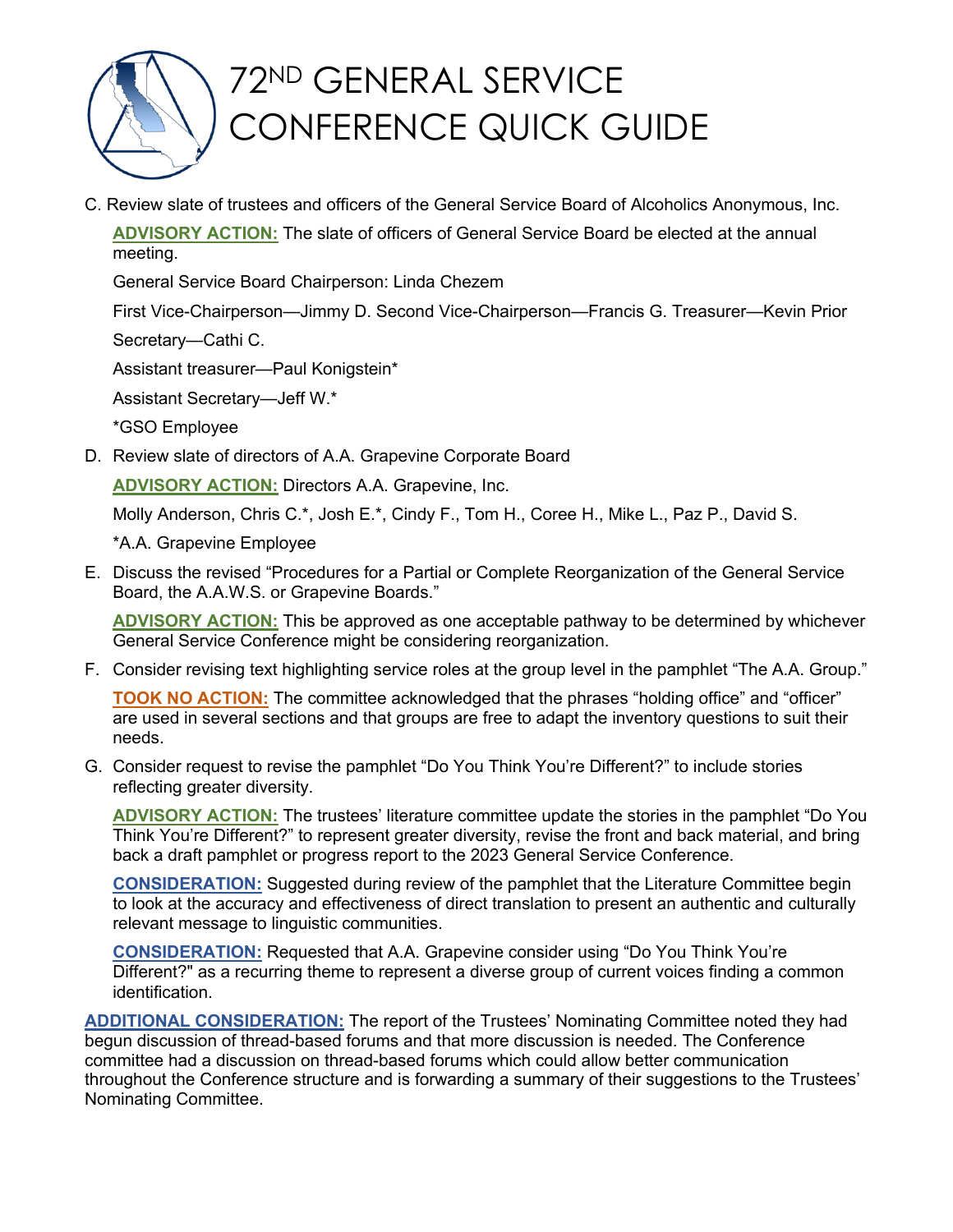

### **XII.ARCHIVES**

A. Review content and format of Archives Workbook.

**CONSIDERATION:** The committee reviewed the Archives Workbook and expressed satisfaction with the content.

- 1. New shared experience and new subsection from local archivists.
- 2. Revised guidelines for collecting oral histories to include text offering suggestions on ways to conduct ASL (American Sign Language) interviews to offer wider sharing.
- 3. Replace gender-specific language throughout the book.
- 4. Updated Archives policies and other minor editorial updates.

### **XIII. INTERNATIONAL CONVENTIONS/REGIONAL FORUMS**

A. Discuss update report on methods of closing the Big Meetings at the International Convention.

**CONSIDERATION:** The committee recognizes that a survey will be released in May 2022 with questions regarding the use of the Lord's Prayer, Third Step Prayer, Seventh Step Prayer, and the Declaration of Unity will be added and that a progress report be brought back to the 2023 **Conference** 

B. Discuss ways to encourage interest in Regional Forums and attract first-time attendees.

**CONSIDERATION:** Consider an option to the title "Regional Forum" utilizing more current language. Continue utilizing digital communication options, however, also continue non-digital options to ensure full accessibility and participation.

### **FLOOR ACTIONS**

- 1. **MOTION DECLINED:** It was recommended that: With the translation of the book Alcoholics Anonymous (Fourth Edition) into plain language, that the Twelve Steps, the Twelve Traditions, and the Twelve Concepts not be translated into plain language in any way; that these remain in the existing form in English as in previous editions of the book Alcoholics Anonymous.
- 2. **ADVISORY ACTION:** It was recommended that: The Trustee's Committee on Literature continue to make edits to the draft pamphlet "The Twelve Steps Illustrated" with a new draft or progress report to be brought back to the 2023 Conference Committee on Literature, keeping in mind: color, diverse expressions of spirituality and accessible interpretation of the meaning in the Illustrations.
- 3. **ADVISORY ACTION:** It was recommended that: The 2022 Membership Survey questionnaire receive final editorial review by the Trustees' Public Information Committee after consulting with our professional survey methodologist, to address concerns raised by the 72nd General Service Conference related to the survey questions about racial and ethnic background, and employment status.